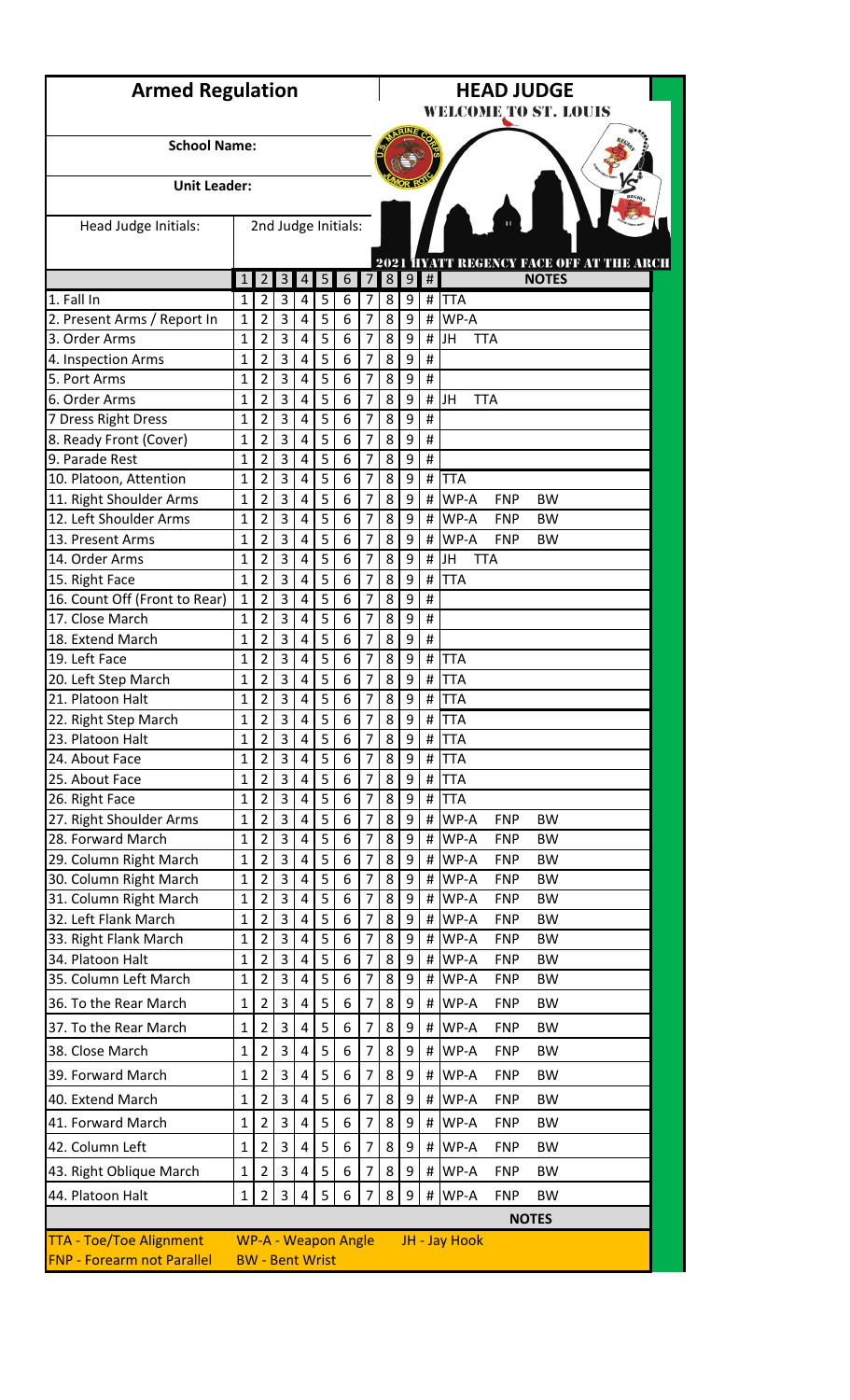| <b>Armed Regulation</b>                  |                            |                                   |              |                     |                |                        |                |                                |                                  |          | <b>WELCOME TO ST. LOUIS</b> |               |                                                                               |  |  |  |  |
|------------------------------------------|----------------------------|-----------------------------------|--------------|---------------------|----------------|------------------------|----------------|--------------------------------|----------------------------------|----------|-----------------------------|---------------|-------------------------------------------------------------------------------|--|--|--|--|
|                                          |                            |                                   |              |                     |                |                        |                |                                |                                  |          |                             |               |                                                                               |  |  |  |  |
|                                          |                            | <b>School Name:</b>               |              |                     |                |                        |                |                                |                                  |          |                             |               |                                                                               |  |  |  |  |
|                                          |                            |                                   |              |                     |                |                        |                |                                |                                  |          |                             |               |                                                                               |  |  |  |  |
|                                          |                            | <b>Unit Leader:</b>               |              |                     |                |                        |                |                                |                                  |          |                             |               |                                                                               |  |  |  |  |
|                                          |                            |                                   |              |                     |                |                        |                |                                |                                  |          | 2021                        |               | <b>TACE OFF AT THE AROL</b><br>IHKMMXMY<br>כאושוו                             |  |  |  |  |
| 45. Column Left March                    |                            |                                   | $\mathbf{1}$ | 2                   | 3              | 4                      | 5              | 6                              | 7                                | 8        | 9                           | #             | WP-A<br><b>FNP</b><br><b>BW</b>                                               |  |  |  |  |
| 46. Left Oblique March                   |                            |                                   | 1            | $\overline{2}$      | 3              | 4                      | 5              | 6                              | $\overline{7}$                   | 8        | 9                           | $\#$          | WP-A<br><b>FNP</b><br><b>BW</b>                                               |  |  |  |  |
| 47. Platoon Halt / Forward               |                            |                                   | 1            | $\overline{2}$      | 3              | 4                      | 5              | 6                              | $\overline{7}$                   | 8        | 9                           | $\#$          | WP-A<br><b>FNP</b><br><b>BW</b>                                               |  |  |  |  |
| 48. Column Left March                    |                            |                                   | $\mathbf{1}$ | 2                   | 3              | 4                      | 5              | 6                              | $\overline{7}$                   | 8        | 9                           | $\#$          | WP-A<br><b>FNP</b><br><b>BW</b>                                               |  |  |  |  |
| 49 .Column 1/2 Left March                |                            |                                   | 1            | 2                   | 3              | 4                      | 5              | 6                              | $\overline{7}$                   | 8        | 9                           | $\#$          | WP-A<br><b>FNP</b><br><b>BW</b>                                               |  |  |  |  |
| 50. Column 1/2 Left March                |                            |                                   | 1            | $\overline{2}$      | 3              | 4                      | 5              | 6                              | $\overline{7}$                   | 8        | 9                           | #             | WP-A<br><b>FNP</b><br><b>BW</b>                                               |  |  |  |  |
| 51. To the Rear March                    |                            |                                   | 1            | 2                   | 3              | 4                      | 5              | 6                              | $\overline{7}$                   | 8        | 9                           | $\#$          | WP-A<br><b>FNP</b><br><b>BW</b>                                               |  |  |  |  |
| 52. To the Rear March / Halt             |                            |                                   | $\mathbf{1}$ | 2                   | 3              | 4                      | 5              | 6                              | $\overline{7}$                   | 8        | 9                           | #             | WP-A<br><b>FNP</b><br><b>BW</b>                                               |  |  |  |  |
|                                          |                            |                                   | 1            |                     | 3              | 4                      | 5              | 6                              | $\overline{7}$                   | 8        | 9                           | $\#$          | WP-A<br><b>FNP</b><br><b>BW</b>                                               |  |  |  |  |
| 53. Forward March / Eyes Rt              |                            |                                   |              | 2                   |                |                        |                |                                |                                  |          |                             |               |                                                                               |  |  |  |  |
| 54. Ready Front<br>55. Column Left March |                            |                                   | 1<br>1       | 2<br>$\overline{2}$ | 3<br>3         | 4<br>4                 | 5<br>5         | 6<br>6                         | $\overline{7}$<br>$\overline{7}$ | 8<br>8   | 9<br>9                      | #<br>$\sharp$ | WP-A<br><b>FNP</b><br><b>BW</b><br>WP-A<br><b>FNP</b><br><b>BW</b>            |  |  |  |  |
| 56. Left Shoulder Arms                   |                            |                                   | 1            | 2                   | 3              | $\overline{4}$         | 5              | 6                              | $\overline{7}$                   | 8        | 9                           | #             | WP-A<br><b>BW</b><br><b>FNP</b>                                               |  |  |  |  |
| 57. Column Left March                    |                            |                                   | 1            | 2                   | 3              | 4                      | 5              | 6                              | $\overline{7}$                   | 8        | 9                           | #             | WP-A<br><b>FNP</b><br><b>BW</b>                                               |  |  |  |  |
| 58. Change Step March                    |                            |                                   | 1            | 2                   | 3              | 4                      | 5              | 6                              | $\overline{7}$                   | 8        | 9                           | $\#$          | WP-A<br><b>FNP</b><br><b>BW</b>                                               |  |  |  |  |
| 59. Left Flank March                     |                            |                                   | 1            | 2                   | 3              | 4                      | 5              | 6                              | $\overline{7}$                   | 8        | 9                           | $\#$          | WP-A<br><b>FNP</b><br><b>BW</b>                                               |  |  |  |  |
| 60. Right Flank March                    |                            |                                   | 1            | 2                   | 3              | 4                      | 5              | 6                              | $\overline{7}$                   | 8        | 9                           | $\#$          | WP-A<br><b>FNP</b><br><b>BW</b>                                               |  |  |  |  |
| 61. Platoon Halt/Order Arms              |                            |                                   | 1            | $\overline{2}$      | 3              | 4                      | 5              | 6                              | $\overline{7}$                   | 8        | 9                           | $\#$          | WP-A<br><b>FNP</b><br><b>BW</b>                                               |  |  |  |  |
| 62. Left Face                            |                            |                                   | 1            | 2                   | 3              | 4                      | 5              | 6                              | $\overline{7}$                   | 8        | 9                           | $\#$          | <b>TTA</b>                                                                    |  |  |  |  |
| 63. Present Arms                         |                            |                                   | 1            | 2                   | 3              | 4                      | 5              | 6                              | $\overline{7}$                   | 8        | 9                           | $\#$          | WP-A<br><b>BW</b><br><b>FNP</b>                                               |  |  |  |  |
| 64. Report Out                           |                            |                                   |              | z                   | 3              | 4                      | 5              | 6                              |                                  | 8        | 9                           | Ħ,            |                                                                               |  |  |  |  |
| 65. Order Arms                           |                            |                                   | 1            | $\overline{2}$      | $\overline{3}$ | 4                      | 5              | 6                              | $\overline{7}$                   | 8        | 9                           | $\#$          | IJн<br><b>TTA</b>                                                             |  |  |  |  |
| 66. Dismiss                              |                            |                                   | $\mathbf{1}$ | $\overline{2}$      | $\overline{3}$ | 4                      | 5              | 6                              | 7                                | 8        | 9                           | #             |                                                                               |  |  |  |  |
|                                          |                            | <b>Drill Commander Evaluation</b> |              |                     |                |                        |                |                                |                                  |          |                             |               | Sub-Score                                                                     |  |  |  |  |
|                                          | Volume                     | $0 - 10$                          |              |                     |                |                        | Position       |                                |                                  | $0 - 10$ |                             |               |                                                                               |  |  |  |  |
|                                          | Cmds                       | $0 - 10$                          |              |                     |                |                        | <b>Bearing</b> |                                |                                  | $0 - 10$ |                             |               |                                                                               |  |  |  |  |
|                                          | Pause                      | $0 - 10$                          |              |                     |                |                        |                | Boundary                       |                                  | $0 - 10$ |                             |               |                                                                               |  |  |  |  |
|                                          |                            |                                   |              |                     |                |                        |                |                                |                                  |          |                             |               |                                                                               |  |  |  |  |
|                                          | <b>Even/Proper Cadence</b> |                                   |              |                     |                |                        |                |                                | $0 - 20$                         |          |                             |               | <b>Technical Impression 20 pts</b><br>(adherence to service/meet regulations) |  |  |  |  |
|                                          | Uniform/Appearance         |                                   |              |                     |                |                        |                |                                | $0 - 20$                         |          |                             |               |                                                                               |  |  |  |  |
|                                          | Unit Leaders Total Points: |                                   |              |                     |                |                        |                |                                | (Max 100)                        |          |                             |               |                                                                               |  |  |  |  |
|                                          |                            |                                   |              |                     |                |                        |                |                                |                                  |          |                             |               | <b>Precision Impression 20 pts</b>                                            |  |  |  |  |
|                                          |                            | <b>Team Penalties</b>             |              |                     |                |                        |                |                                |                                  |          |                             |               | (overall precision displayed by unit)                                         |  |  |  |  |
| # of Boundary Violations: #:             |                            |                                   |              |                     |                |                        | x 5            |                                |                                  |          |                             |               |                                                                               |  |  |  |  |
| # of Cadets:                             |                            |                                   | $-10=$       |                     |                |                        |                | x 25                           |                                  |          |                             |               |                                                                               |  |  |  |  |
|                                          |                            |                                   |              |                     |                |                        |                |                                |                                  |          |                             |               | Overall Score 700 pts                                                         |  |  |  |  |
| Other: Specify                           |                            |                                   |              |                     |                |                        |                |                                |                                  |          |                             |               |                                                                               |  |  |  |  |
|                                          |                            |                                   |              |                     |                |                        |                |                                |                                  |          |                             |               | Unit Leader Initials                                                          |  |  |  |  |
| <b>Total Penalty Points:</b>             |                            |                                   |              |                     |                |                        |                |                                |                                  |          |                             |               |                                                                               |  |  |  |  |
|                                          |                            | <b>Legend</b>                     |              |                     |                |                        |                |                                |                                  |          |                             |               |                                                                               |  |  |  |  |
| AL - Alignment                           |                            |                                   |              |                     |                |                        |                | <b>ICC - Incorrect Command</b> |                                  |          |                             |               |                                                                               |  |  |  |  |
| C - Cover                                |                            |                                   |              |                     |                |                        |                | IE - Improper Execution        |                                  |          |                             |               | <b>Instructors Initials</b>                                                   |  |  |  |  |
| OS - Out of Step                         |                            |                                   |              |                     |                |                        |                | OSS-Out of Sequence            |                                  |          |                             |               |                                                                               |  |  |  |  |
| TTA - Toe/Toe Align                      |                            |                                   |              |                     |                | JH - Jay Hook          |                |                                |                                  |          |                             |               |                                                                               |  |  |  |  |
| WP-A - Weap Ang                          |                            |                                   |              |                     |                | <b>BW</b> - Bent Wrist |                |                                |                                  |          |                             |               |                                                                               |  |  |  |  |
| FNP - Forearm not Parallel               |                            |                                   |              |                     |                |                        |                |                                |                                  |          |                             |               |                                                                               |  |  |  |  |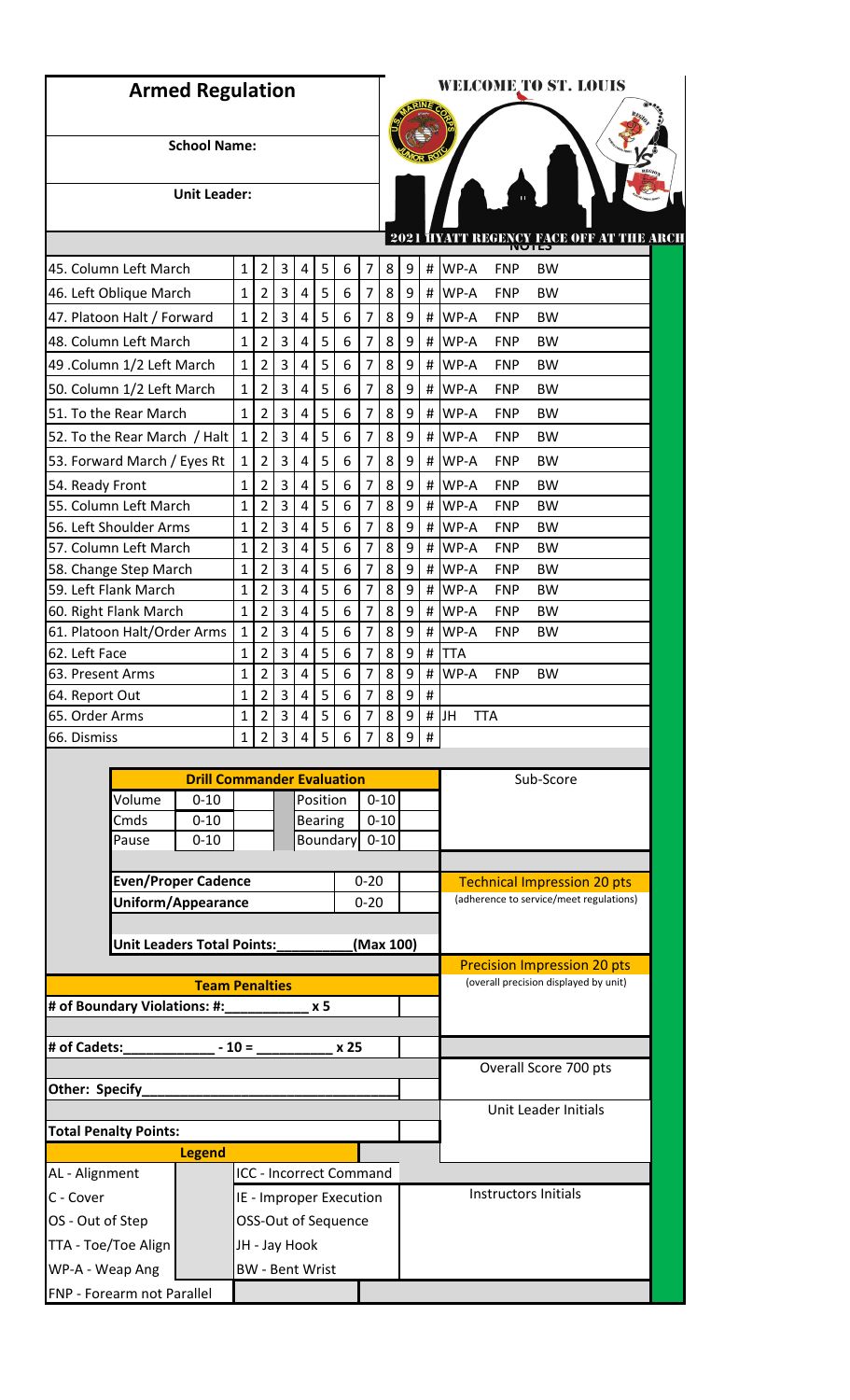| <b>Armed Regulation</b>                 |              |                        |                     |                     | <b>2ND JUDGE</b><br><b>WELCOME TO ST. LOUIS</b> |                            |                     |                                                |        |           |                                 |  |  |  |  |  |
|-----------------------------------------|--------------|------------------------|---------------------|---------------------|-------------------------------------------------|----------------------------|---------------------|------------------------------------------------|--------|-----------|---------------------------------|--|--|--|--|--|
| <b>School Name:</b>                     |              |                        |                     |                     |                                                 |                            |                     |                                                |        |           |                                 |  |  |  |  |  |
| <b>Unit Leader:</b>                     |              |                        |                     |                     |                                                 |                            |                     |                                                |        |           |                                 |  |  |  |  |  |
| Head Judge Initials:                    |              |                        |                     |                     |                                                 | 2nd Judge Initials:        |                     |                                                |        |           |                                 |  |  |  |  |  |
|                                         |              |                        |                     |                     |                                                 |                            |                     | 2021 <b>HYATT REGENCY FACE OFF AT THE ARCH</b> |        |           |                                 |  |  |  |  |  |
| 1. Fall In                              | 1            | $\overline{2}$<br>2    | $\overline{3}$<br>3 | $\overline{4}$<br>4 | 5                                               | 6<br>6                     | $\overline{7}$      | 8 <sup>1</sup>                                 | 9      | $\#$<br># | <b>NOTES</b><br><b>TTA</b>      |  |  |  |  |  |
| 2. Present Arms / Report In             | 1<br>1       | $\overline{2}$         | 3                   | 4                   | 5<br>5                                          | 6                          | 7<br>7              | 8<br>8                                         | 9<br>9 | #         | WP-A                            |  |  |  |  |  |
| 3. Order Arms                           | 1            | $\overline{2}$         | 3                   | 4                   | 5                                               | 6                          | 7                   | 8                                              | 9      | #         | JH<br><b>TTA</b>                |  |  |  |  |  |
| 4. Inspection Arms                      | 1            | 2                      | 3                   | $\overline{4}$      | 5                                               | 6                          | 7                   | 8                                              | 9      | #         |                                 |  |  |  |  |  |
| 5. Port Arms                            | 1            | $\overline{2}$         | 3                   | $\overline{4}$      | 5                                               | 6                          | 7                   | 8                                              | 9      | #         |                                 |  |  |  |  |  |
| 6. Order Arms                           | 1            | $\overline{2}$         | 3                   | $\overline{a}$      | 5                                               | 6                          | 7                   | 8                                              | 9      | #         | JH<br><b>TTA</b>                |  |  |  |  |  |
| 7 Dress Right Dress                     | 1            | $\overline{2}$         | 3                   | 4                   | 5                                               | 6                          | 7                   | 8                                              | 9      | #         |                                 |  |  |  |  |  |
| 8. Ready Front (Cover)                  | 1            | $\overline{2}$         | 3                   | 4                   | 5                                               | 6                          | 7                   | 8                                              | 9      | #         |                                 |  |  |  |  |  |
| 9. Parade Rest                          | 1            | 2                      | 3                   | 4                   | 5                                               | 6                          | 7                   | 8                                              | 9      | $\#$      |                                 |  |  |  |  |  |
| 10. Platoon, Attention                  | 1            | $\overline{2}$         | 3                   | $\overline{4}$      | 5                                               | 6                          | 7                   | 8                                              | 9      | #         | <b>TTA</b>                      |  |  |  |  |  |
| 11. Right Shoulder Arms                 | 1            | $\overline{2}$         | 3                   | 4                   | 5                                               | 6                          | 7                   | 8                                              | 9      | #         | WP-A<br><b>FNP</b><br><b>BW</b> |  |  |  |  |  |
| 12. Left Shoulder Arms                  | 1            | $\overline{2}$         | 3                   | 4                   | 5                                               | 6                          | 7                   | 8                                              | 9      | #         | WP-A<br><b>FNP</b><br><b>BW</b> |  |  |  |  |  |
| 13. Present Arms                        | 1            | $\overline{2}$         | 3                   | 4                   | 5                                               | 6                          | $\overline{7}$      | 8                                              | 9      | #         | WP-A<br><b>FNP</b><br><b>BW</b> |  |  |  |  |  |
| 14. Order Arms                          | 1            | 2                      | 3                   | $\overline{4}$      | 5                                               | 6                          | 7                   | 8                                              | 9      | #         | JH<br><b>TTA</b>                |  |  |  |  |  |
| 15. Right Face                          | $\mathbf{1}$ | $\overline{2}$         | 3                   | $\overline{4}$      | 5                                               | 6                          | 7                   | 8                                              | 9      | #         | <b>TTA</b>                      |  |  |  |  |  |
| 16. Count Off (Front to Rear)           | $\mathbf{1}$ | $\overline{2}$         | 3                   | 4                   | 5                                               | 6                          | 7                   | 8                                              | 9      | #         |                                 |  |  |  |  |  |
| 17. Close March                         | 1            | $\overline{2}$         | 3                   | 4                   | 5                                               | 6                          | 7                   | 8                                              | 9      | #         |                                 |  |  |  |  |  |
| 18. Extend March                        | 1            | $\overline{2}$         | 3                   | 4                   | 5                                               | 6                          | $\overline{7}$      | 8                                              | 9      | #         |                                 |  |  |  |  |  |
| 19. Left Face                           | 1            | 2                      | 3<br>3              | $\overline{4}$<br>4 | 5<br>5                                          | 6<br>6                     | 7<br>$\overline{7}$ | 8<br>8                                         | 9<br>9 | #<br>#    | <b>TTA</b>                      |  |  |  |  |  |
| 20. Left Step March<br>21. Platoon Halt | 1<br>1       | $\overline{2}$<br>2    | 3                   | 4                   | 5                                               | 6                          | 7                   | 8                                              | 9      |           | <b>TTA</b><br>#  TTA            |  |  |  |  |  |
| 22. Right Step March                    | 1            | $\overline{2}$         | 3                   | $\overline{4}$      | 5                                               | 6                          | $\overline{7}$      | 8                                              | 9      | #         | <b>TTA</b>                      |  |  |  |  |  |
| 23. Platoon Halt                        | 1            | $\overline{2}$         | 3                   | 4                   | 5                                               | 6                          | $\overline{7}$      | 8                                              | 9      | #         | <b>TTA</b>                      |  |  |  |  |  |
| 24. About Face                          | 1            | $\overline{2}$         | 3                   | 4                   | 5                                               | 6                          | 7                   | 8                                              | 9      | #         | <b>TTA</b>                      |  |  |  |  |  |
| 25. About Face                          | 1            | $\overline{2}$         | 3                   | 4                   | 5                                               | 6                          | 7                   | 8                                              | 9      | #         | <b>TTA</b>                      |  |  |  |  |  |
| 26. Right Face                          | 1            | $\overline{2}$         | 3                   | 4                   | 5                                               | 6                          | 7                   | 8                                              | 9      | #         | <b>TTA</b>                      |  |  |  |  |  |
| 27. Right Shoulder Arms                 | 1            | $\overline{2}$         | 3                   | 4                   | 5                                               | 6                          | 7                   | 8                                              | 9      | #         | WP-A<br><b>FNP</b><br><b>BW</b> |  |  |  |  |  |
| 28. Forward March                       | 1            | 2                      | 3                   | 4                   | 5                                               | 6                          | $\overline{7}$      | 8                                              | 9      | #         | WP-A<br><b>FNP</b><br><b>BW</b> |  |  |  |  |  |
| 29. Column Right March                  | 1            | $\overline{2}$         | 3                   | 4                   | 5                                               | 6                          | 7                   | 8                                              | 9      | #         | WP-A<br><b>FNP</b><br><b>BW</b> |  |  |  |  |  |
| 30. Column Right March                  | 1            | $\overline{2}$         | 3                   | 4                   | 5                                               | 6                          | 7                   | 8                                              | 9      | #         | WP-A<br><b>FNP</b><br><b>BW</b> |  |  |  |  |  |
| 31. Column Right March                  | 1            | 2                      | 3                   | 4                   | 5                                               | 6                          | 7                   | 8                                              | 9      | #         | WP-A<br><b>FNP</b><br><b>BW</b> |  |  |  |  |  |
| 32. Left Flank March                    | 1            | $\overline{2}$         | 3                   | 4                   | 5                                               | 6                          | 7                   | 8                                              | 9      | #         | WP-A<br><b>FNP</b><br><b>BW</b> |  |  |  |  |  |
| 33. Right Flank March                   | 1            | 2                      | 3                   | 4                   | 5                                               | 6                          | 7                   | 8                                              | 9      | #         | WP-A<br><b>FNP</b><br><b>BW</b> |  |  |  |  |  |
| 34. Platoon Halt                        | 1            | $\overline{2}$         | 3                   | 4                   | 5                                               | 6                          | 7                   | 8                                              | 9      | #         | WP-A<br><b>FNP</b><br><b>BW</b> |  |  |  |  |  |
| 35. Column Left March                   | 1            | $\overline{2}$         | 3                   | 4                   | 5                                               | 6                          | 7                   | 8                                              | 9      | #         | WP-A<br><b>FNP</b><br><b>BW</b> |  |  |  |  |  |
| 36. To the Rear March                   | 1            | $\overline{2}$         | 3                   | $\pmb{4}$           | 5                                               | 6                          | $\overline{7}$      | 8                                              | 9      | #         | WP-A<br><b>FNP</b><br><b>BW</b> |  |  |  |  |  |
| 37. To the Rear March                   | 1            | 2                      | 3                   | 4                   | 5                                               | 6                          | 7                   | 8                                              | 9      | #         | WP-A<br><b>FNP</b><br><b>BW</b> |  |  |  |  |  |
| 38. Close March                         | 1            | 2                      | 3                   | $\overline{4}$      | 5                                               | 6                          | 7                   | 8                                              | 9      | #         | WP-A<br><b>FNP</b><br><b>BW</b> |  |  |  |  |  |
| 39. Forward March                       | 1            | 2                      | 3                   | 4                   | 5                                               | 6                          | 7                   | 8                                              | 9      | $\sharp$  | WP-A<br><b>FNP</b><br><b>BW</b> |  |  |  |  |  |
| 40. Extend March                        | 1            | 2                      | 3                   | 4                   | 5                                               | 6                          | 7                   | 8                                              | 9      | #         | WP-A<br><b>FNP</b><br><b>BW</b> |  |  |  |  |  |
| 41. Forward March                       | 1            | 2                      | 3                   | 4                   | 5                                               | 6                          | 7                   | 8                                              | 9      | #         | WP-A<br><b>FNP</b><br><b>BW</b> |  |  |  |  |  |
|                                         |              |                        |                     |                     |                                                 |                            |                     |                                                |        |           |                                 |  |  |  |  |  |
| 42. Column Left                         | 1            | 2                      | 3                   | 4                   | 5                                               | 6                          | 7                   | 8                                              | 9      | #         | WP-A<br><b>FNP</b><br><b>BW</b> |  |  |  |  |  |
| 43. Right Oblique March                 | 1            | $\overline{2}$         | 3                   | 4                   | 5                                               | 6                          | 7                   | 8                                              | 9      | #         | WP-A<br><b>FNP</b><br><b>BW</b> |  |  |  |  |  |
| 44. Platoon Halt                        | 1            | $\overline{2}$         | 3                   | 4                   | 5                                               | 6                          | 7                   | 8                                              | 9      | #         | WP-A<br><b>FNP</b><br><b>BW</b> |  |  |  |  |  |
|                                         |              |                        |                     |                     |                                                 |                            |                     |                                                |        |           | <b>NOTES</b>                    |  |  |  |  |  |
| <b>TTA - Toe/Toe Alignment</b>          |              |                        |                     |                     |                                                 | <b>WP-A - Weapon Angle</b> |                     |                                                |        |           | JH - Jay Hook                   |  |  |  |  |  |
| <b>FNP - Forearm not Parallel</b>       |              | <b>BW</b> - Bent Wrist |                     |                     |                                                 |                            |                     |                                                |        |           |                                 |  |  |  |  |  |